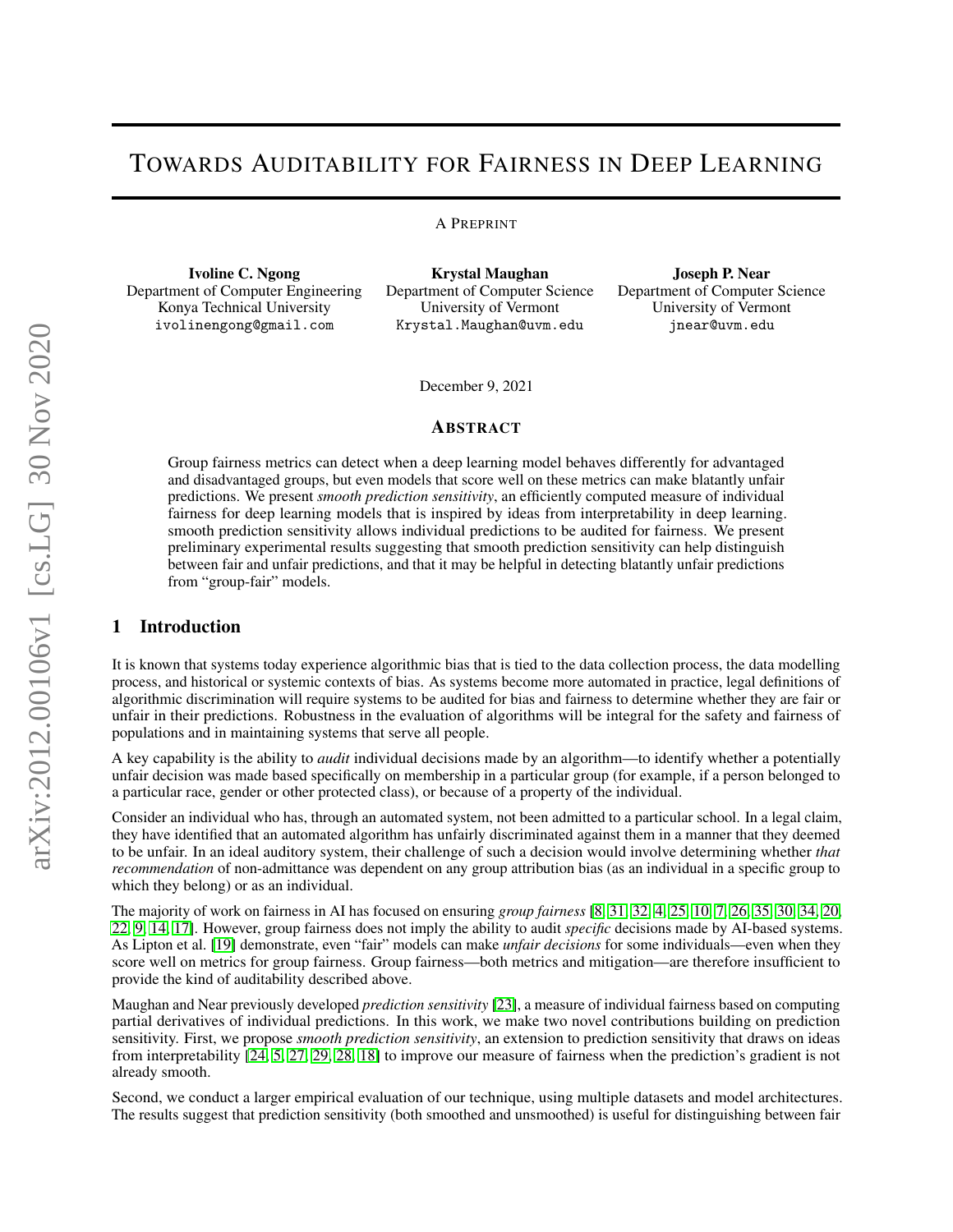and unfair predictions; our results also suggest that our current formulation of prediction sensitivity is more effective for simpler architectures (e.g. linear models) than it is for more complex ones (e.g. convolutional networks).

In addition, we evaluate smooth prediction sensitivity on "fair" models—models trained *with* an existing bias mitigation technique, that score well on group fairness metrics. Our results suggest that (1) these "fair" models indeed make some *unfair* predictions, and (2) smooth prediction sensitivity may be a useful tool to help detect them.

# 2 Background & Related Work

Deep learning. In this paper, we focus on machine learning models represented by *artificial neural networks* [\[16\]](#page-8-16). A model F is parameterized by a set of *weights*  $\theta$  which are optimized during training; we write  $\mathcal{F}(\theta, x)$  to represent a *prediction* made by the trained model on an example x. Deep learning models are typically trained by optimizing a *loss function* L using a ground-truth label y for each example. We write the loss for an example  $x, y$  as  $\mathcal{L}(\mathcal{F}(\theta, x), y)$ . During training, the loss is used to update the weights  $\theta$  so that loss is reduced during the next training epoch.

Automatic differentiation. *Automatic differentiation* [\[6\]](#page-7-4) is a computational method used to evaluate the derivative of a function efficiently. Automatic differentiation is normally used for computing the *gradient* of the loss with respect to the model's weights:  $\nabla_{\theta}(\mathcal{L}(\mathcal{F}(\theta, x), y))$ . This gradient is a vector containing the partial derivative of the model's output with respect to each of the weights. Automatic differentiation systems in modern deep learning frameworks are specifically designed to efficiently compute gradients for functions with many inputs, and they are usually used to calculate gradients during training.

Fairness in machine learning. The bulk of previous work on fairness in machine learning attempts to improve *group fairness* at training time, often by the introduction of new kinds of regularization [\[8,](#page-7-0) [31,](#page-9-0) [33,](#page-9-4) [32,](#page-9-1) [4,](#page-7-1) [25,](#page-8-0) [10,](#page-8-1) [7,](#page-7-2) [26,](#page-8-2) [35,](#page-9-2) [30,](#page-8-3) [11,](#page-8-17) [34,](#page-9-3) [20,](#page-8-4) [22,](#page-8-5) [3,](#page-7-5) [9,](#page-8-6) [14,](#page-8-7) [17\]](#page-8-8). Many of these approaches are suitable for deep learning, and have been empirically validated using the metrics described above.

Existing approaches focus on notions of group fairness, and are validated using metrics for group fairness. As a result, they can sometimes produce models that give blatantly *unfair* predictions for specific individuals, even though they score well on group fairness metrics [\[12,](#page-8-18) [19\]](#page-8-9).

Interpretability in deep learning. The related field of *interpretable AI* has a similar goal: to enable auditability by understanding *why* a model made a specific prediction. The problem of interpretability has been studied extensively in the setting of image classification, where the goal is to understand which pixels of the image were most important in deciding its class. Numerous gradient-based approaches have been proposed [\[24,](#page-8-11) [5,](#page-7-3) [27,](#page-8-12) [29,](#page-8-13) [18\]](#page-8-15); our work draws on the ideas in SMOOTHGRAD [\[28\]](#page-8-14) (details in Section [4\)](#page-2-0).

## 3 Prediction Sensitivity

Hypothesis: Predictions that rely heavily on the protected attribute will tend to disadvantage the protected group.

As an initial step towards measuring individual fairness in deep learning models, Maughan and Near previously proposed *prediction sensitivity* [\[23\]](#page-8-10), which attempts to quantify the *extent to which a single prediction depends on the protected attribute*. We hypothesize that models which rely heavily on the value of the protected attribute are likely to make different predictions for members and non-members of the advantaged group, and that prediction sensitivity may therefore be a useful measure of individual fairness. Prediction sensitivity is related to the individual metric proposed by Dwork et al. [\[12\]](#page-8-18), but prediction sensitivity can be efficiently computed for artificial neural networks. This section gives a brief summary of prediction sensitivity.

**Formal Definition.** Formally, we assume the existence of a neural network architecture  $\mathcal F$  such that for a vector of trained weights  $\theta$  and feature vector x, we can make a prediction  $\hat{y}$  as follows:  $\hat{y} = \mathcal{F}(\theta, x)$ . For such a model  $\mathcal{F}$ , we define the prediction sensitivity with respect to attribute  $a \in \mathcal{x}$  as the partial derivative:

$$
\left|\frac{\partial}{\partial a}\mathcal{F}(\theta,x)\right|
$$

Computing Prediction Sensitivity. The same automatic differentiation libraries commonly used to compute gradients of the loss during training can also be used to efficiently compute prediction sensitivity. Given a loss function  $\mathcal L$  and a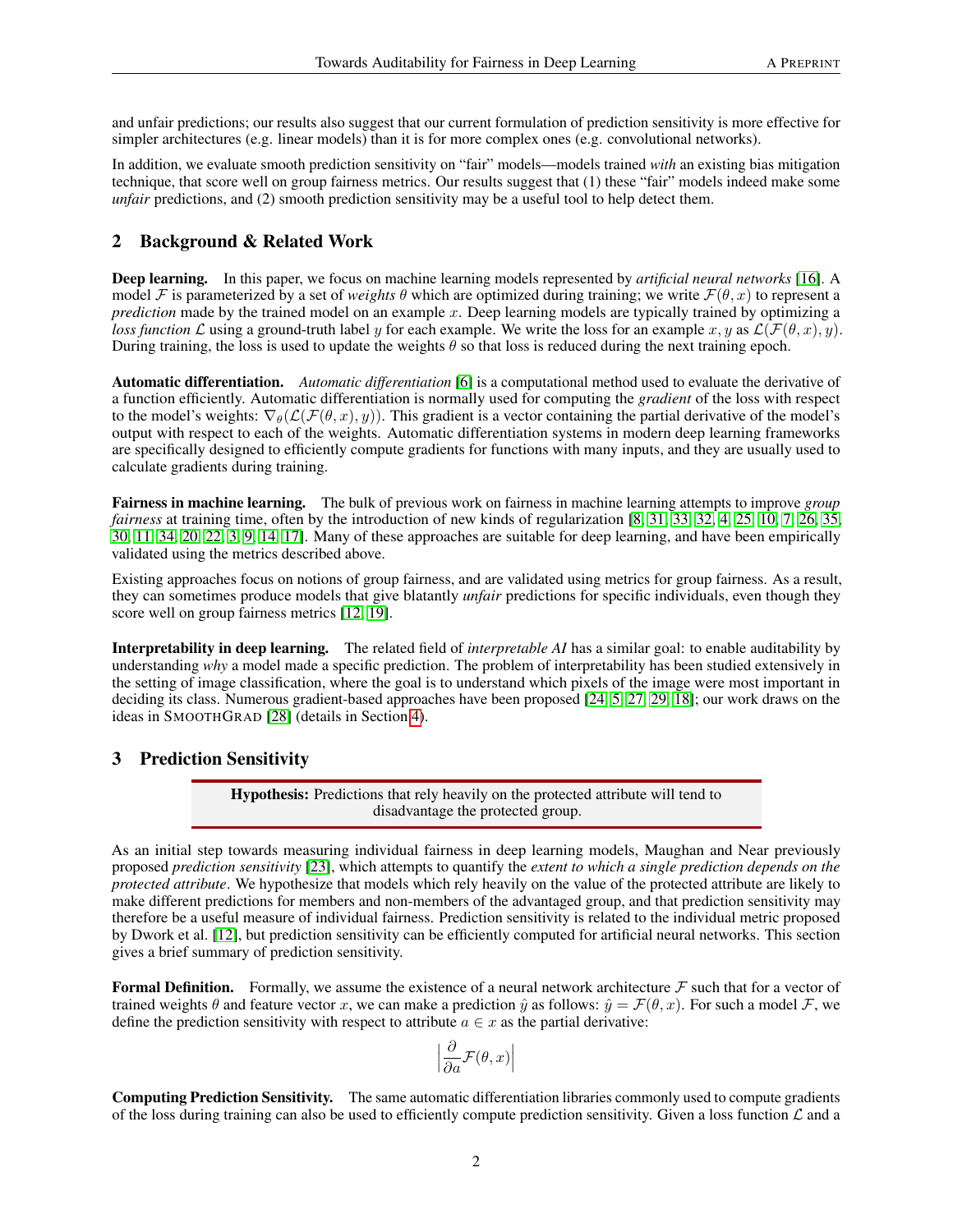training example x, y, for current weights  $\theta$ , the training process might compute the gradient:  $\nabla_{\theta}(\mathcal{L}(\mathcal{F}(\theta, x), y))$ . Here, we write  $\nabla_{\theta}$  to denote the gradient with respect to each weight in  $\theta$ . Thus the gradient contains partial derivatives of the *loss* with respect to the *weights*. To compute prediction sensitivity for a feature vector x, we want to obtain the partial derivative of the *prediction* with respect to *one feature*. Given a trained model consisting of F and θ, we can compute prediction sensitivity for the feature a as:  $|\nabla_a(\mathcal{F}(\theta, x))|$ . This value can be efficiently computed using existing deep learning frameworks.

### <span id="page-2-0"></span>4 Smooth Prediction Sensitivity

Prediction sensitivity is intended to measure how sensitive a prediction is to the value of the protected attribute. We hypothesize that relying heavily on the protected attribute in making a prediction may indicate that the prediction *would have been different* if the individual had been a member of a different group.

However, prediction sensitivity only measures this value at *one particular point*—the example whose label is being predicted—and small changes to one or more features could potentially increase or decrease prediction sensitivity significantly (in fact, the amount of this change is potentially unbounded). This effect could result in a failure of prediction sensitivity to align well with the counterfactual statement above: prediction sensitivity could be low at the example itself, but very high in its neighborhood. In order to be useful for distinguishing between fair and unfair predictions, we must assume that prediction sensitivity is fairly *smooth*—i.e. that small changes in features do not produce large changes in prediction sensitivity.

This section describes *smooth prediction sensitivity*, an extension of prediction sensitivity that is *smooth by design*.

Techniques for smoothing gradients. To achieve a smooth estimation of prediction sensitivity, we adapt methods from interpretability for deep learning. Our approach is most similar to SMOOTHGRAD [\[28\]](#page-8-14), which uses the gradient of a prediction to determine which features were most important in making that prediction. SMOOTHGRAD (and related approaches for interpretability [\[24,](#page-8-11) [5,](#page-7-3) [27,](#page-8-12) [29,](#page-8-13) [18\]](#page-8-15)) are most often applied in image classification tasks, where each feature corresponds to a pixel, to build visualizations that show which regions of the image were most important for classifying it. In the image classification setting, non-smooth gradients translate into noisy visualizations; SMOOTHGRAD produces visualizations with less noise by smoothing the gradient.

The main idea of SMOOTHGRAD is to sample many *similar* examples to the one under consideration, by perturbing the example slightly with Gaussian noise. Then, SMOOTHGRAD calculates the gradient of the prediction on each of the perturbed examples and returns the average. Formally, SMOOTHGRAD calculates the following, where  $n$  is the number of samples to take:

$$
\text{SMOOTHGRAD}(x) = \frac{1}{n} \sum_{i=1}^{n} \nabla_x (\mathcal{F}(\theta, x + \mathcal{N}(0, \sigma^2)))
$$

Smilkov et al. [\[28\]](#page-8-14) conduct an experimental evaluation in the image classification setting that shows (1) that gradients are sometimes *not* smooth, suggesting that smoothing might be helpful, and (2) that the SMOOTHGRAD approach produces visualizations with less noise in these cases. Later empirical analysis [\[18\]](#page-8-15) reinforces the benefits of this approach.

Smoothing prediction sensitivity. We apply the SMOOTHGRAD approach to prediction sensitivity to calculate *smooth prediction sensitivity*, a measure of individual fairness that is robust in the face of rapidly fluctuating gradients. Our setting has a major difference from the image classification setting of SMOOTHGRAD: to measure fairness, we would like a *worst-case* analysis, rather than an average-case one (i.e. we would like to measure the *worst* prediction sensitivity in the neighborhood of the example under consideration, rather than the average). We therefore define smooth prediction sensitivity as follows:

$$
\text{SMOOTHPREDICTIONSENSTITIVITY}(x) = \max_{i \in 1...n} \left| \frac{\partial}{\partial a} \mathcal{F}(\theta, x + \mathcal{N}(0, \sigma^2)) \right|
$$

Our definition of smooth prediction sensitivity captures the conceptual goal of measuring the worst-case impact of the protected attribute's value in the neighborhood around a specific example.

Limitations & future work. Smooth prediction sensitivity has several important limitations, which we outline here. First, sampling n points in a (potentially) very high-dimensional space may easily miss regions in the example's neighborhood with higher prediction sensitivity, causing our definition to underestimate the true worst-case sensitivity. Second, the variance of the noise used in sampling ( $\sigma$ ) defines the size of the neighborhood for our search, and the best value for  $\sigma$  is likely to depend on the model architecture and data. While our preliminary experimental results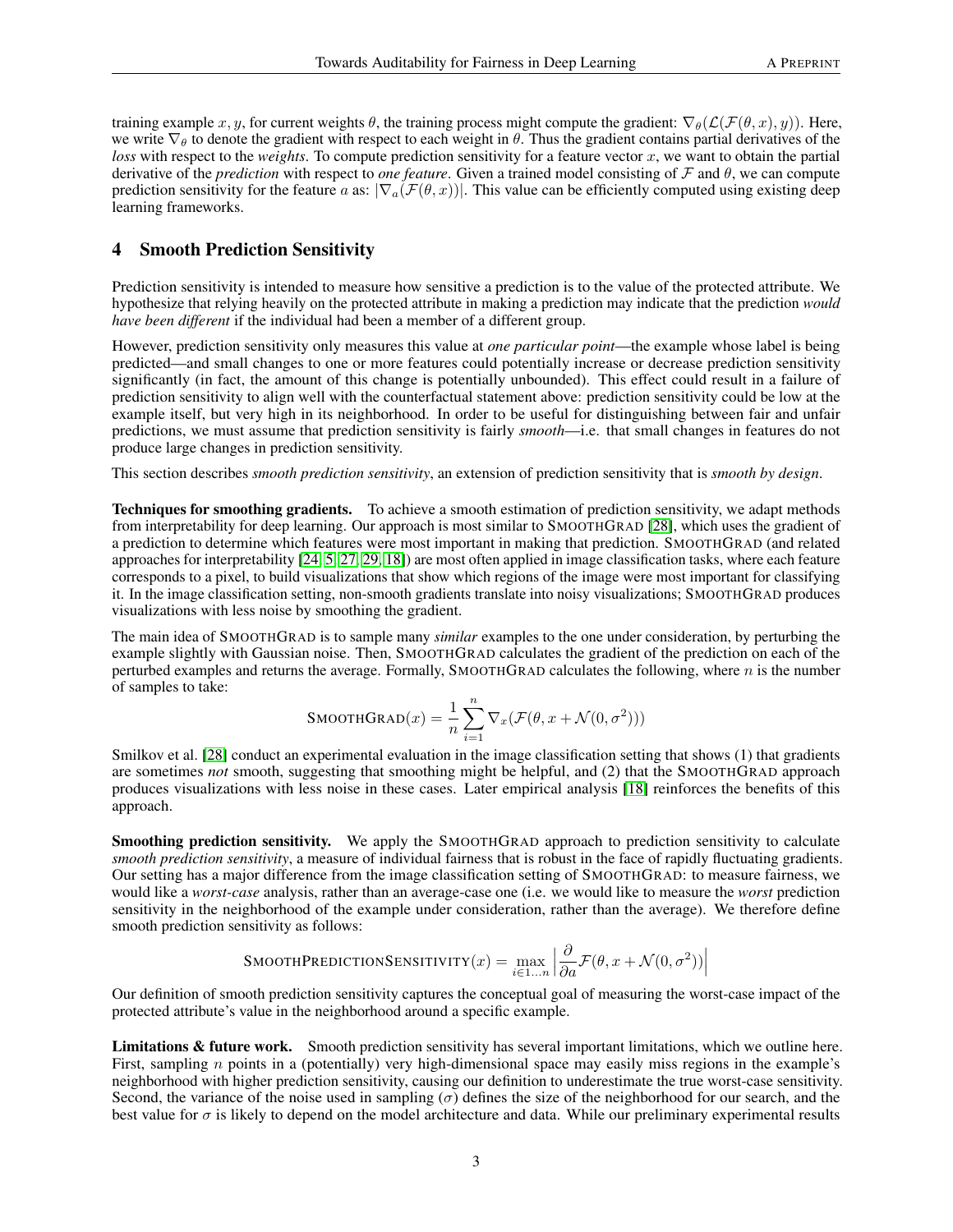| <b>Dataset</b>    | <b>Dataset Size</b> |      | <b>Linear Model</b> |        | <b>CNN Model</b> |        |
|-------------------|---------------------|------|---------------------|--------|------------------|--------|
|                   | Train               | Test | Match               | !Match | Match            | !Match |
| Adult [1]         | 24752               | 6188 | 5173                | 1015   | 4908             | 1280   |
| <b>COMPAS</b> [2] | 4937                | 1235 | 854                 | 381    | 813              |        |

<span id="page-3-0"></span>Figure 1: Dataset statistics and "ground truth" for fairness. *Match* and *!Match* denote the number of testing examples where the "fair" and "unfair" models agree and disagree, respectively.

(discussed next) suggest that reasonable "default" values for n and  $\sigma$  may work well across models and datasets, further study is needed to understand their role completely.

In addition, smooth prediction sensitivity shares an important limitation with the original formulation of prediction sensitivity: it measures *only* the prediction's reliance on the protected attribute. Models may make unfair predictions *without* consulting the protected attribute (e.g. if other attributes are correlated with the protected attribute), and our approach would not be able to distinguish these predictions from entirely fair ones. Moreover, our approach is limited to datasets with an explicit protected attribute, and is therefore not applicable in settings where the protected attribute is not explicit (e.g. natural language or image domains). These two limitations—correlated features and implicit protected attributes—represent important for future work.

# 5 Evaluation

Our empirical evaluation investigates the following research questions:

- 1. Does prediction sensitivity accurately distinguish between fair and unfair predictions?
- 2. Does smooth prediction sensitivity demonstrate an increased ability to make this distinction?
- 3. Can prediction sensitivity detect unfair predictions, even when they are made by models trained with fairness mitigations?

Our results provide positive evidence for each of these three questions. The results show a difference between the distributions of prediction sensitivities on fair and unfair predictions, and that smoothing preserves and sometimes improves the difference. Finally, we show that predictions with high prediction sensitivity exist in practice, even for models trained with a fairness mitigation.

Datasets. Our evaluation considers two commonly-used datasets in the AI fairness literature: the Adult [\[1\]](#page-7-6) and COMPAS [\[2\]](#page-7-7) datasets. Statistics of the two datasets are shown in Figure [1.](#page-3-0) Both involve classification tasks: the Adult dataset's task is predicting whether an individual's income is greater than or less than \$50,000, and the COMPAS dataset's task is predicting recidivism risk. Both datasets are known to contain embedded bias: models trained on the Adult dataset tend to predict that white males have the highest chance of having high income, and models trained on the COMPAS dataset tend to predict that Black suspects are most likely to re-offend.

Model architectures. We used two model architectures in our experiments: a linear network and a convolutional neural network(cnn). The linear network architecture comprises 3 hidden linear layers with 32 neurons each ReLU, followed by a linear output layer with a single neuron. The ReLU activation function is used on the hidden layers while the sigmoid activation function is applied on the output layer. To avoid overfitting a Dropout of 0.2 is used on each hidden layer.

The cnn network architecture can be described using the shorthand notation C256-C128-C64-C32-C16-C1 where C refers to a 1D-Convolutional layer and the number indicates the number of filters. Each layer is followed by the ReLU activation except the last/output layer that uses a sigmoid activation function.

The loss function used for both architectures is the binary cross entropy loss and Adam is chosen as the optimizer with a learning rate of 0.001.

Fair and unfair models. We trained two models for each of our experiments: an *unfair* model, trained without any fairness mitigations, and a *fair* model, trained using a fairness mitigation approach that was proposed by Louppe et al. [\[21\]](#page-8-19). Their approach, which was inspired by Generative Adversarial Networks (GANs), leverages adversarial networks to enforce a so called pivotal property on a predictive model. In this method the authors propose a hyperparameter that controls the trade-off between accuracy and robustness. This pivotal property ensures that the outcome distribution of the model is independent of the protected attributes, thereby producing fair predictions.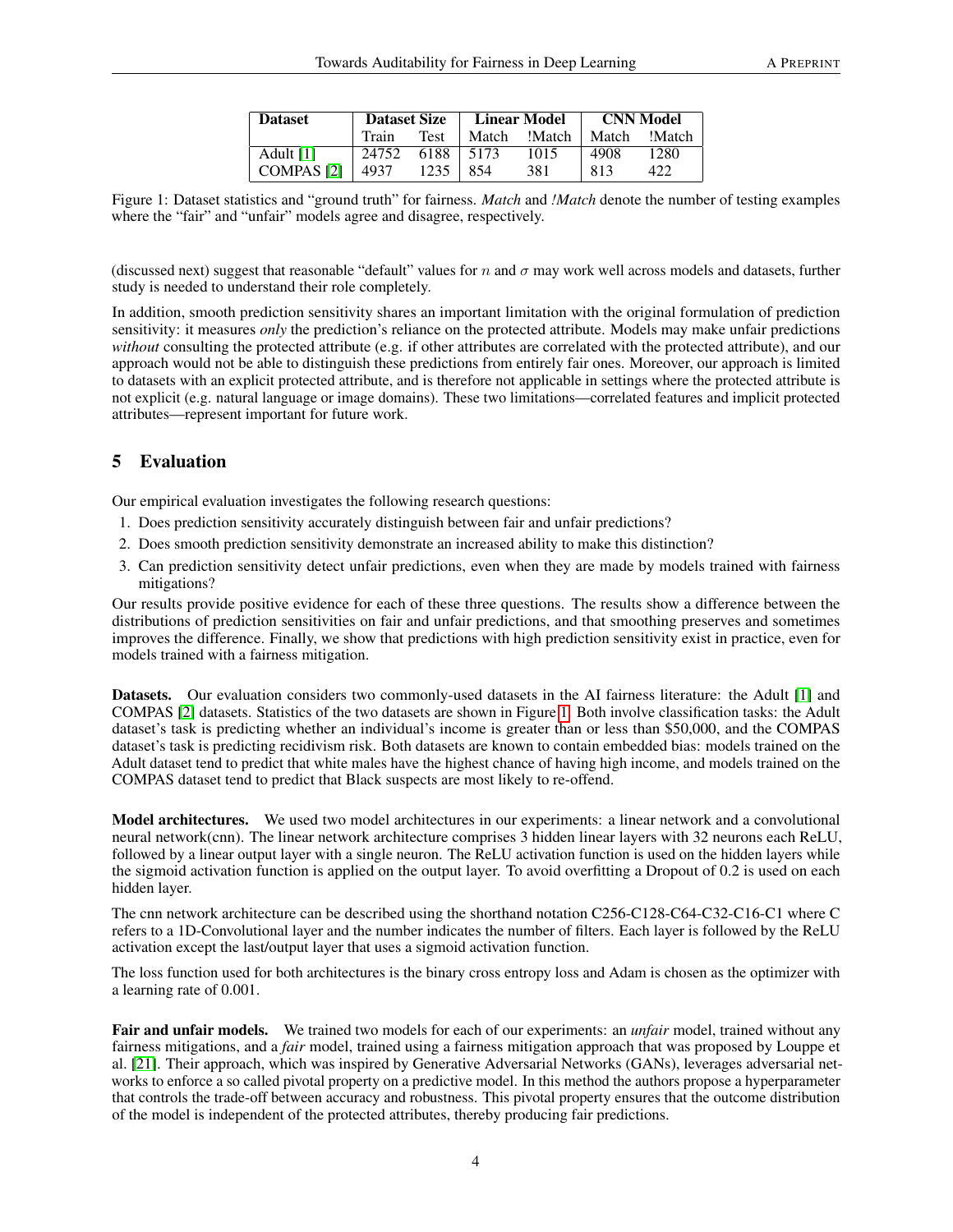

<span id="page-4-0"></span>Figure 2: Un-smooth prediction sensitivity for "fair" and "unfair" predictions, no mitigation.

For each model architecture in our experiments, we created a corresponding adversarial network. The adversarial network architectures are identical to the model architectures at all levels except in the output layer. In the adversarial network, the number of neurons in the output layer is equivalent to the number of protected attributes in the dataset. Additionally, all dropout layers were removed.

In this work, we use 4 metrics of group fairness: disparate impact [\[15\]](#page-8-20), statistical parity [\[13\]](#page-8-21), equality of opportunity [\[17\]](#page-8-8) and average odds difference.

Ground truth for "fair" and "unfair" predictions. No ground truth datasets exist for distinguishing between fair and unfair predictions at the individual level. To construct a proxy for this data, we used the "fair" and "unfair" models described above. We used both models to make predictions on the test set for each of our datasets, and then compared those predictions. We labeled a prediction "fair" if the two models agreed on it; we labeled a prediction "unfair" if the two models disagreed. Figure [1](#page-3-0) summarizes the number of "fair" and "unfair" predictions for each model architecture and dataset combination.

It is important to note that this approach is only a crude approximation of a notion of fairness defined *in terms of the mitigation used*. We use this approach for evaluation because no ground truth data for individual predictions is available. We describe "fair" and "unfair" predictions using quotation marks, to emphasize that **these categories do** *not* **reference** actual ground truth descriptions of fairness.

Results. Figure [2](#page-4-0) presents our experimental results using prediction sensitivity on the *unfair* model (trained without mitigation). The blue and orange bars indicate the distribution of prediction sensitivities for the "fair" and "unfair" predictions made by the model, respectively. The results are mixed: on the Adult dataset, for both model architectures, the distribution of prediction sensitivities for "fair" and "unfair" predictions have different shapes; on the COMPAS dataset, the two distributions look fairly similar. For both datasets, the average prediction sensitivity for "unfair" predictions is higher than for "fair" predictions. The two results suggest that prediction sensitivity may indeed be a good match for existing formal fairness metrics.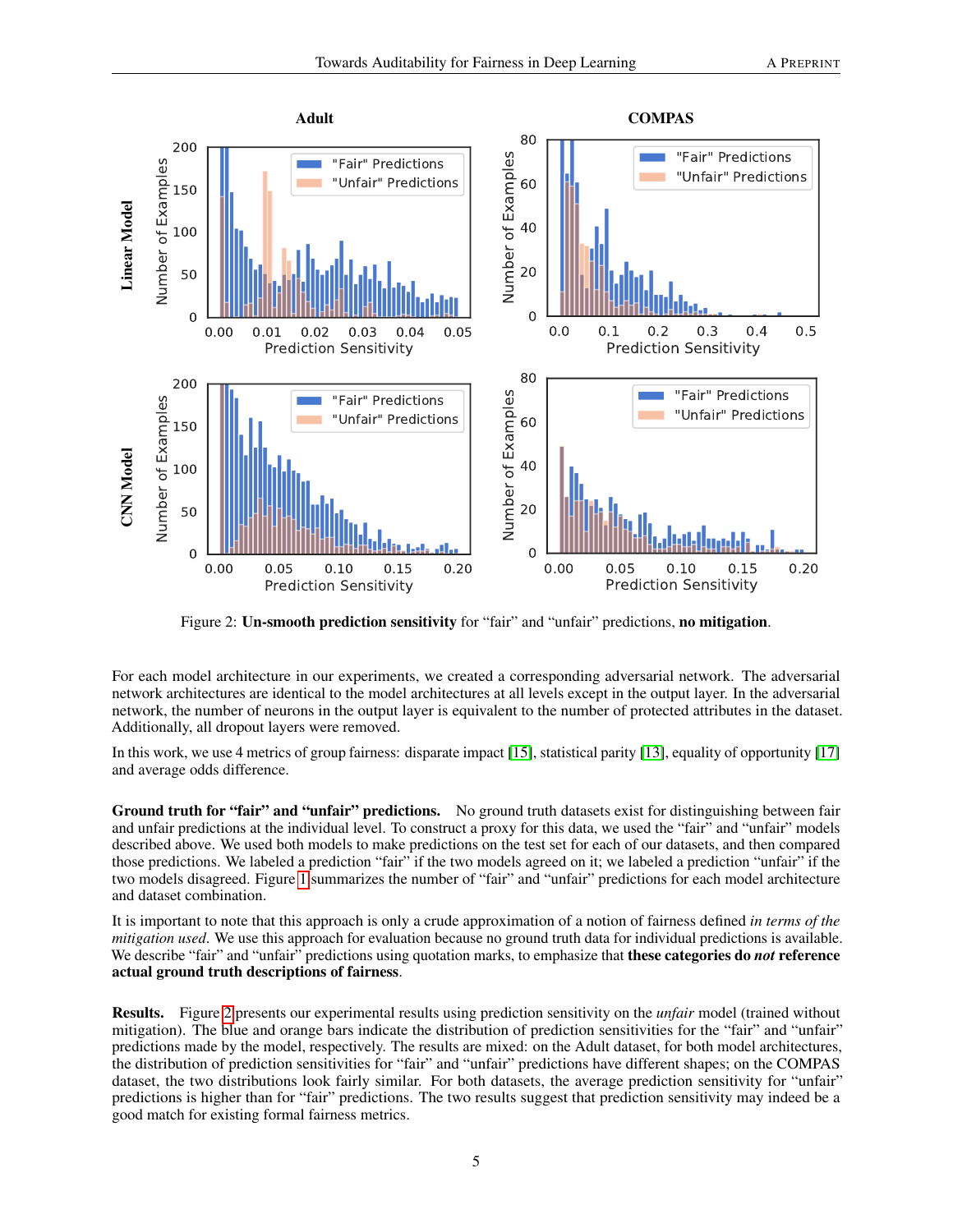

<span id="page-5-0"></span>Figure 3: **Smooth prediction sensitivity** for "fair" and "unfair" predictions, **no mitigation**.

Figure [3](#page-5-0) shows the effect of smoothing on prediction sensitivity. The results are similar to the case with no smoothing, suggesting that prediction sensitivity is *already* fairly smooth for the model architectures we used. Smoothing *does* appear to smooth out the distributions of sensitivities in some cases (e.g. the linear model on the Adult dataset), suggesting that it might be useful in some cases.

Figure [4](#page-6-0) shows similar results, but for the models trained *with the fairness mitigation*. The results show that the vast majority of examples now have low prediction sensitivity, providing further evidence that prediction sensitivity aligns with existing group fairness metrics. However, for the CNN model on the Adult dataset, the results also show a cluster of predictions with *high* prediction sensitivity. This cluster suggests that the model may be making unfair predictions, *even after the mitigation has been applied*, and that prediction sensitivity may be effective in detecting this condition. This is a particularly difficult point to evaluate, due to the limitations of the ground truth labels, and it is one of our targets for future work.

Figure [5](#page-6-1) shows how effective smooth prediction sensitivity is as a *classifier* for "fair" and "unfair" predictions. The results suggest that prediction sensitivity provides some capability to distinguish between "fair" and "unfair" predictions, but that its accuracy for this task is fairly modest. Note that prediction sensitivity is not intended to be applied this way, and using it (or any formal fairness measure) in an automated decision-making process could potentially lead to additional harm to society.

Our empirical results provide preliminary evidence that prediction sensitivity is well-aligned with common notions of group privacy; that smooth prediction sensitivity maintains the properties of un-smooth prediction sensitivity, and can help smooth out its values; and that prediction sensitivity may even be capable of detecting when models trained with fairness mitigations make blatantly unfair predictions to individuals.

# 6 Conclusion

We have presented smooth prediction sensitivity, which builds on prediction sensitivity to provide a measure of individual fairness to enable auditability for fairness of predictions made by deep learning systems. Our empirical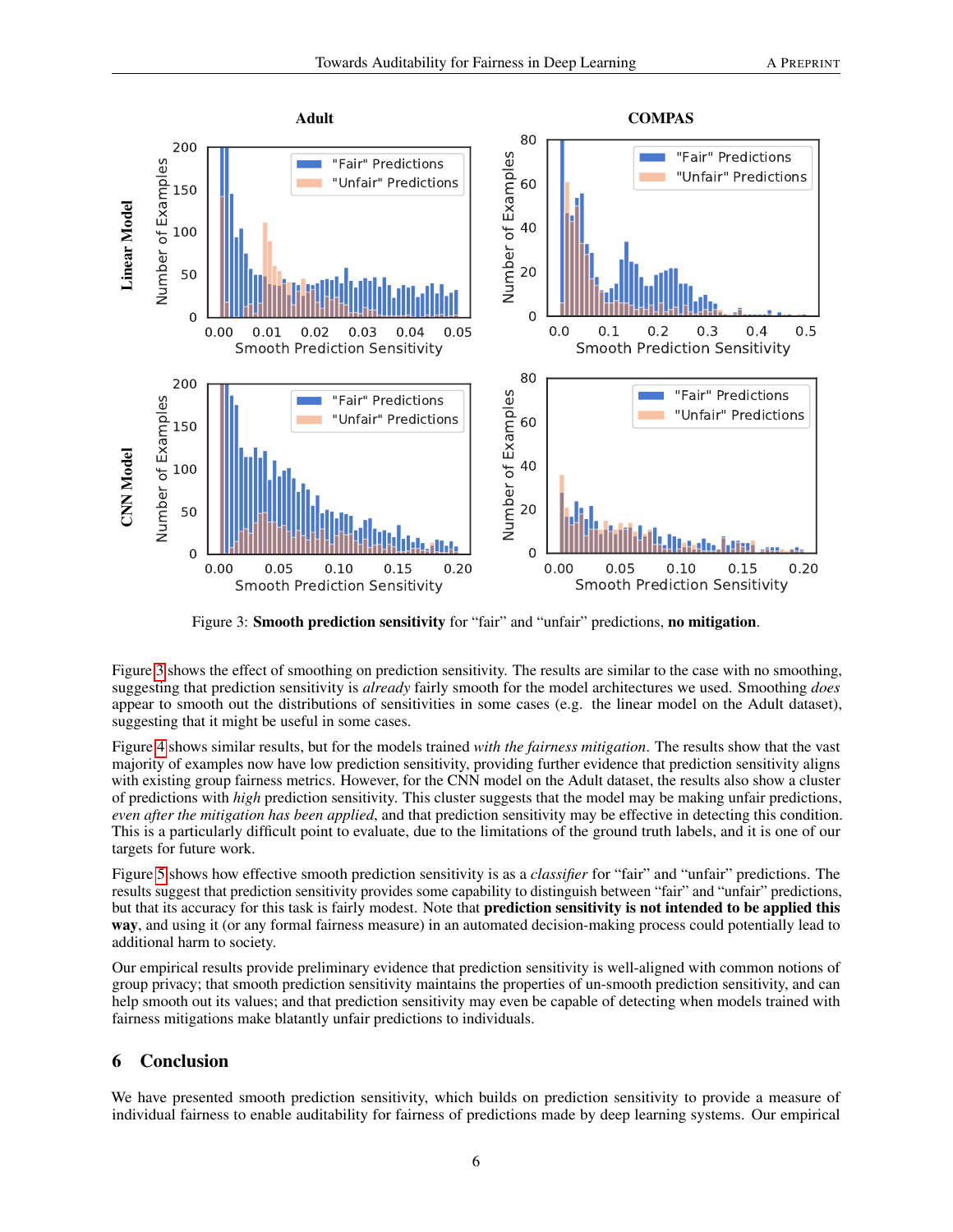

<span id="page-6-0"></span>Figure 4: smooth prediction sensitivity for "fair" and "unfair" predictions, with mitigation.



<span id="page-6-1"></span>Figure 5: ROC curves: predicting individual fairness using smooth prediction sensitivity.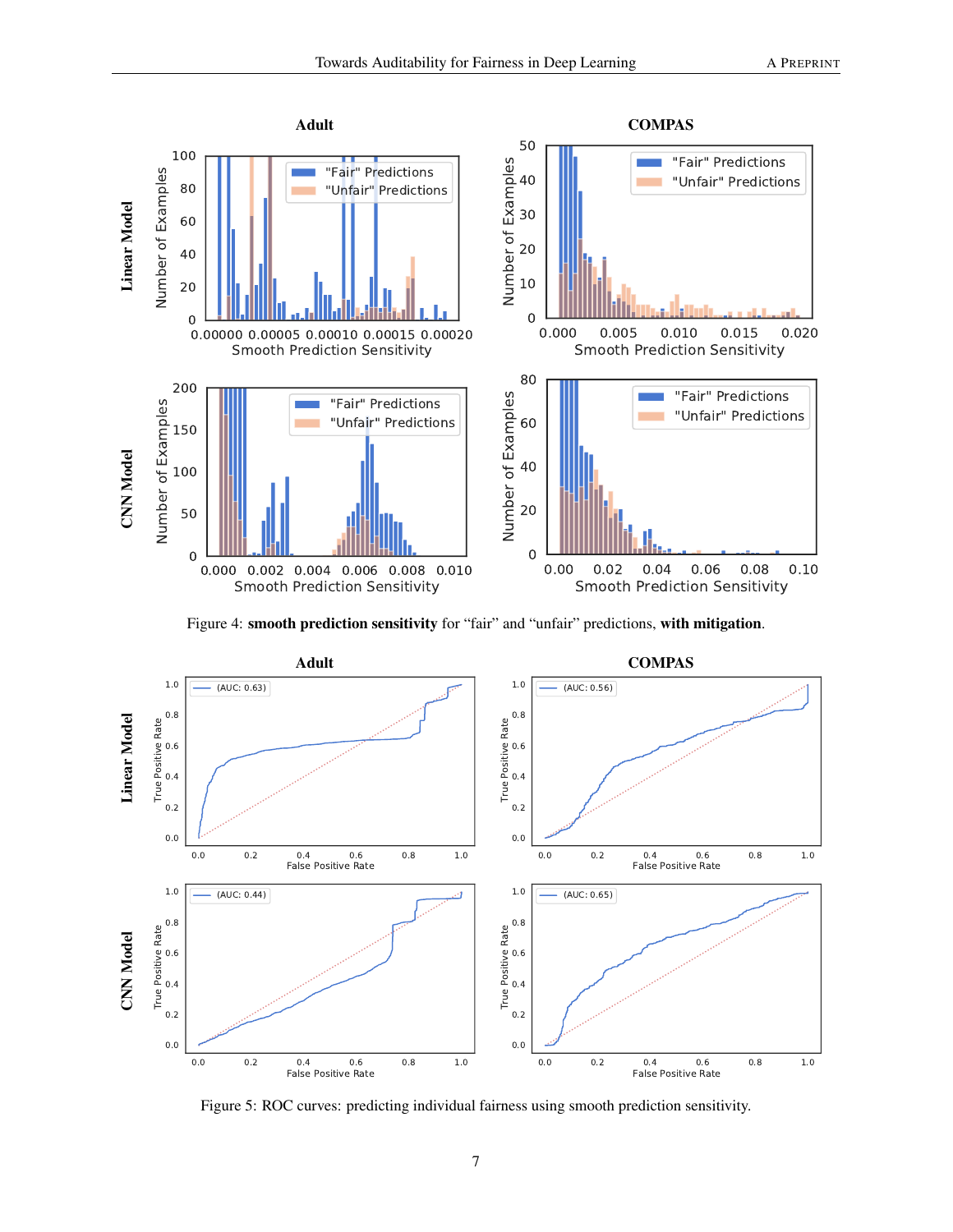results provide preliminary evidence that smooth prediction sensitivity aligns well with existing metrics for fairness suggesting that it may provide a useful measure of fairness in practice—but also show that further study is needed to better understand how to apply the measure. Our results also suggest that models trained with fairness mitigation techniques may nevertheless make some unfair predictions, and that prediction sensitivity may be useful in detecting this phenomenon.

# Broader Impact

In 2020, members of the American Mathematical Society (AMS) signed a letter demanding that "any algorithm with potential high impact face a public audit." Our work represents a step in this direction, and we hope that it will lead to an increased ability to audit the decisions made by AI-based systems for fairness.

However, the letter also cites the potential for algorithms that rely on solely mathematical assessments for fairness to be used to create a "scientific veneer for racism." We acknowledge that the broader impact within which our work can be contextualized involves the possibility that formally defined measures can be weaponized against communities they purport to protect and used to defend unfair decisions, aggregating an abuse of power. Improperly applied in an automated system, our approach could make the situation *worse* by acting as a scientific veneer. We believe that our work can be helpful for *humans* to perform audits of AI-based systems, but caution that it is not suitable for use in automated systems.

Moreover, the conclusion that mathematical definitions of fairness alone can determine fairness is a misguided one, and we stand in agreement with communities such as the AMS that have identified issues of tech washing that make algorithmic prediction technology—particularly those that have been proven to be used in support of structural racism and oppression—highly problematic.

With our research, we present a contribution to the field of fairness that speaks to the need for auditing systems that can assist in overseeing and providing feedback in a way that is interpretable and upholds the legal due process for democracy. This feedback affects the legal and social implications of deep learning models that are used in human processes.

## Acknowledgments

We thank David Darais and Kristin Mills for their contributions to the development of this work, and the Algorithmic Fairness through the Lens of Causality and Interpretability (AFCI) reviewers for their suggestions for improvement. This research was supported in part by an Amazon Research Award.

# **References**

- <span id="page-7-6"></span>[1] Adult dataset (UCI machine learning repository). <https://archive.ics.uci.edu/ml/datasets/adult>.
- <span id="page-7-7"></span>[2] COMPAS dataset (Propublica). [https://www.propublica.org/datastore/dataset/](https://www.propublica.org/datastore/dataset/compas-recidivism-risk-score-data-and-analysis) [compas-recidivism-risk-score-data-and-analysis](https://www.propublica.org/datastore/dataset/compas-recidivism-risk-score-data-and-analysis).
- <span id="page-7-5"></span>[3] Philip Adler, Casey Falk, Sorelle A Friedler, Tionney Nix, Gabriel Rybeck, Carlos Scheidegger, Brandon Smith, and Suresh Venkatasubramanian. Auditing black-box models for indirect influence. *Knowledge and Information Systems*, 54(1):95–122, 2018.
- <span id="page-7-1"></span>[4] Alekh Agarwal, Alina Beygelzimer, Miroslav Dudík, John Langford, and Hanna Wallach. A reductions approach to fair classification. *arXiv preprint arXiv:1803.02453*, 2018.
- <span id="page-7-3"></span>[5] David Baehrens, Timon Schroeter, Stefan Harmeling, Motoaki Kawanabe, Katja Hansen, and Klaus-Robert Müller. How to explain individual classification decisions. *The Journal of Machine Learning Research*, 11:1803–1831, 2010.
- <span id="page-7-4"></span>[6] Atılım Günes Baydin, Barak A Pearlmutter, Alexey Andreyevich Radul, and Jeffrey Mark Siskind. Automatic differentiation in machine learning: a survey. *The Journal of Machine Learning Research*, 18(1):5595–5637, 2017.
- <span id="page-7-2"></span>[7] Alex Beutel, Jilin Chen, Zhe Zhao, and Ed H Chi. Data decisions and theoretical implications when adversarially learning fair representations. *arXiv preprint arXiv:1707.00075*, 2017.
- <span id="page-7-0"></span>[8] Toon Calders, Faisal Kamiran, and Mykola Pechenizkiy. Building classifiers with independency constraints. In *2009 IEEE International Conference on Data Mining Workshops*, pages 13–18. IEEE, 2009.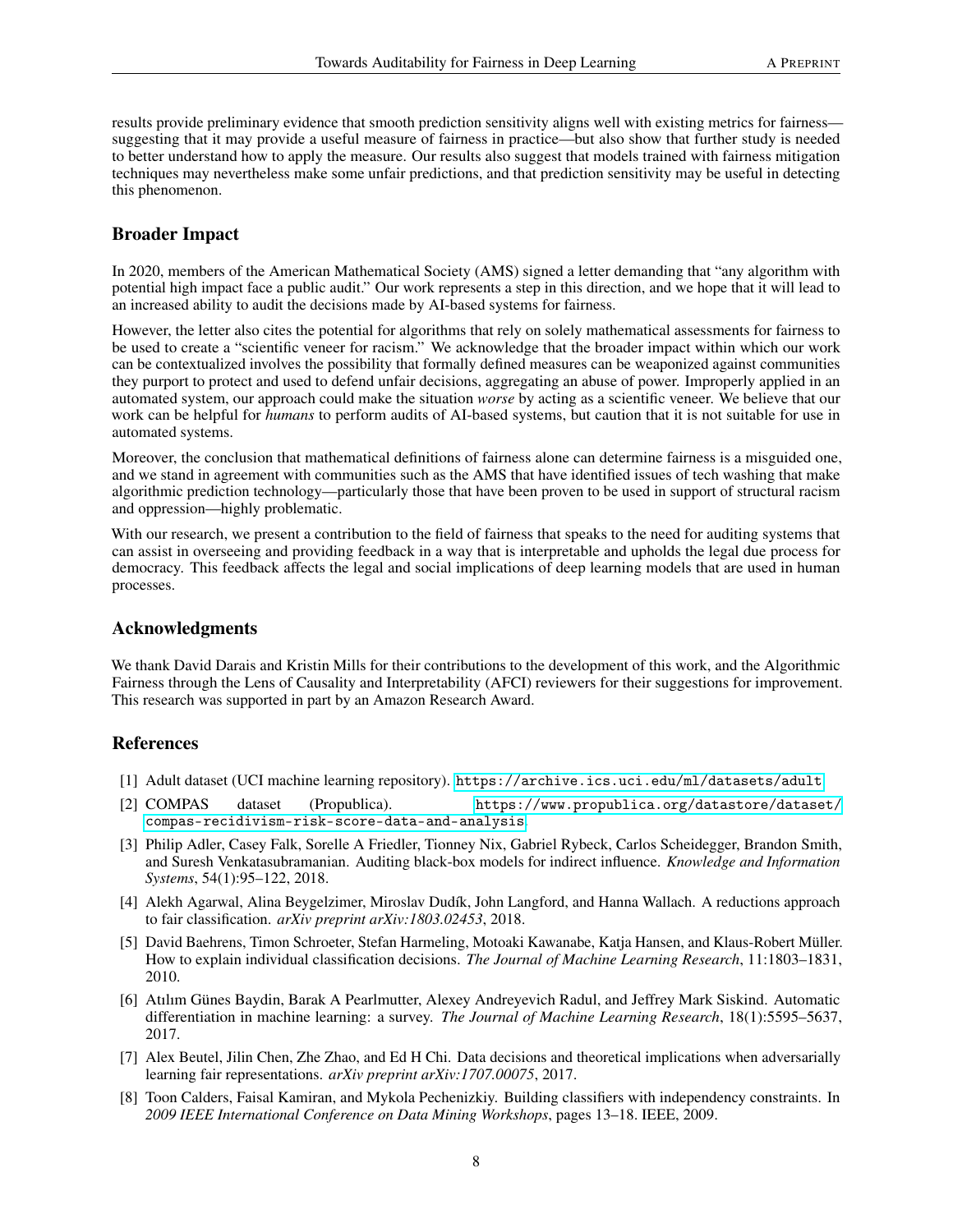- <span id="page-8-6"></span>[9] Flavio Calmon, Dennis Wei, Bhanukiran Vinzamuri, Karthikeyan Natesan Ramamurthy, and Kush R Varshney. Optimized pre-processing for discrimination prevention. In *Advances in Neural Information Processing Systems*, pages 3992–4001, 2017.
- <span id="page-8-1"></span>[10] L Elisa Celis, Lingxiao Huang, Vijay Keswani, and Nisheeth K Vishnoi. Classification with fairness constraints: A meta-algorithm with provable guarantees. In *Proceedings of the Conference on Fairness, Accountability, and Transparency*, pages 319–328, 2019.
- <span id="page-8-17"></span>[11] L Elisa Celis and Vijay Keswani. Improved adversarial learning for fair classification. *arXiv preprint arXiv:1901.10443*, 2019.
- <span id="page-8-18"></span>[12] Cynthia Dwork, Moritz Hardt, Toniann Pitassi, Omer Reingold, and Richard Zemel. Fairness through awareness. In *Proceedings of the 3rd innovations in theoretical computer science conference*, pages 214–226, 2012.
- <span id="page-8-21"></span>[13] Cynthia Dwork, Moritz Hardt, Toniann Pitassi, Omer Reingold, and Richard Zemel. Fairness through awareness. In *Proceedings of the 3rd Innovations in Theoretical Computer Science Conference*, ITCS '12, page 214–226, New York, NY, USA, 2012. Association for Computing Machinery.
- <span id="page-8-7"></span>[14] Michael Feldman. Computational fairness: Preventing machine-learned discrimination. 2015.
- <span id="page-8-20"></span>[15] Michael Feldman, Sorelle A Friedler, John Moeller, Carlos Scheidegger, and Suresh Venkatasubramanian. Certifying and removing disparate impact. In *proceedings of the 21th ACM SIGKDD international conference on knowledge discovery and data mining*, pages 259–268, 2015.
- <span id="page-8-16"></span>[16] Ian Goodfellow, Yoshua Bengio, and Aaron Courville. *Deep learning*. MIT press, 2016.
- <span id="page-8-8"></span>[17] Moritz Hardt, Eric Price, and Nati Srebro. Equality of opportunity in supervised learning. In *Advances in neural information processing systems*, pages 3315–3323, 2016.
- <span id="page-8-15"></span>[18] Sara Hooker, Dumitru Erhan, Pieter-Jan Kindermans, and Been Kim. A benchmark for interpretability methods in deep neural networks. In *Advances in Neural Information Processing Systems*, pages 9737–9748, 2019.
- <span id="page-8-9"></span>[19] Zachary C. Lipton, Julian J. McAuley, and Alexandra Chouldechova. Does mitigating ml's impact disparity require treatment disparity? In Samy Bengio, Hanna M. Wallach, Hugo Larochelle, Kristen Grauman, Nicolò Cesa-Bianchi, and Roman Garnett, editors, *Advances in Neural Information Processing Systems 31: Annual Conference on Neural Information Processing Systems 2018, NeurIPS 2018, 3-8 December 2018, Montréal, Canada*, pages 8136–8146, 2018.
- <span id="page-8-4"></span>[20] Christos Louizos, Kevin Swersky, Yujia Li, Max Welling, and Richard Zemel. The variational fair autoencoder. *arXiv preprint arXiv:1511.00830*, 2015.
- <span id="page-8-19"></span>[21] Gilles Louppe, Michael Kagan, and Kyle Cranmer. Learning to pivot with adversarial networks. In *Advances in neural information processing systems*, pages 981–990, 2017.
- <span id="page-8-5"></span>[22] Kristian Lum and James Johndrow. A statistical framework for fair predictive algorithms. *arXiv preprint arXiv:1610.08077*, 2016.
- <span id="page-8-10"></span>[23] Krystal Maughan and Joseph P. Near. Towards a measure of individual fairness for deep learning. *CoRR*, abs/2009.13650, 2020. Presented at the 4th Workshop on Mechanism Design for Social Good (MD4SG '20).
- <span id="page-8-11"></span>[24] Niels JS Morch, Ulrik Kjems, Lars Kai Hansen, Claus Svarer, Ian Law, Benny Lautrup, Steve Strother, and Kelly Rehm. Visualization of neural networks using saliency maps. In *Proceedings of ICNN'95-International Conference on Neural Networks*, volume 4, pages 2085–2090. IEEE, 1995.
- <span id="page-8-0"></span>[25] Chris Russell, Matt J Kusner, Joshua Loftus, and Ricardo Silva. When worlds collide: integrating different counterfactual assumptions in fairness. In *Advances in Neural Information Processing Systems*, pages 6414–6423, 2017.
- <span id="page-8-2"></span>[26] Shreya Shankar, Yoni Halpern, Eric Breck, James Atwood, Jimbo Wilson, and D Sculley. No classification without representation: Assessing geodiversity issues in open data sets for the developing world. *arXiv preprint arXiv:1711.08536*, 2017.
- <span id="page-8-12"></span>[27] Karen Simonyan, Andrea Vedaldi, and Andrew Zisserman. Deep inside convolutional networks: Visualising image classification models and saliency maps. *arXiv preprint arXiv:1312.6034*, 2013.
- <span id="page-8-14"></span>[28] Daniel Smilkov, Nikhil Thorat, Been Kim, Fernanda Viégas, and Martin Wattenberg. Smoothgrad: removing noise by adding noise. *arXiv preprint arXiv:1706.03825*, 2017.
- <span id="page-8-13"></span>[29] Mukund Sundararajan, Ankur Taly, and Qiqi Yan. Axiomatic attribution for deep networks. In *Proceedings of the 34th International Conference on Machine Learning-Volume 70*, pages 3319–3328, 2017.
- <span id="page-8-3"></span>[30] Christina Wadsworth, Francesca Vera, and Chris Piech. Achieving fairness through adversarial learning: an application to recidivism prediction. *arXiv preprint arXiv:1807.00199*, 2018.